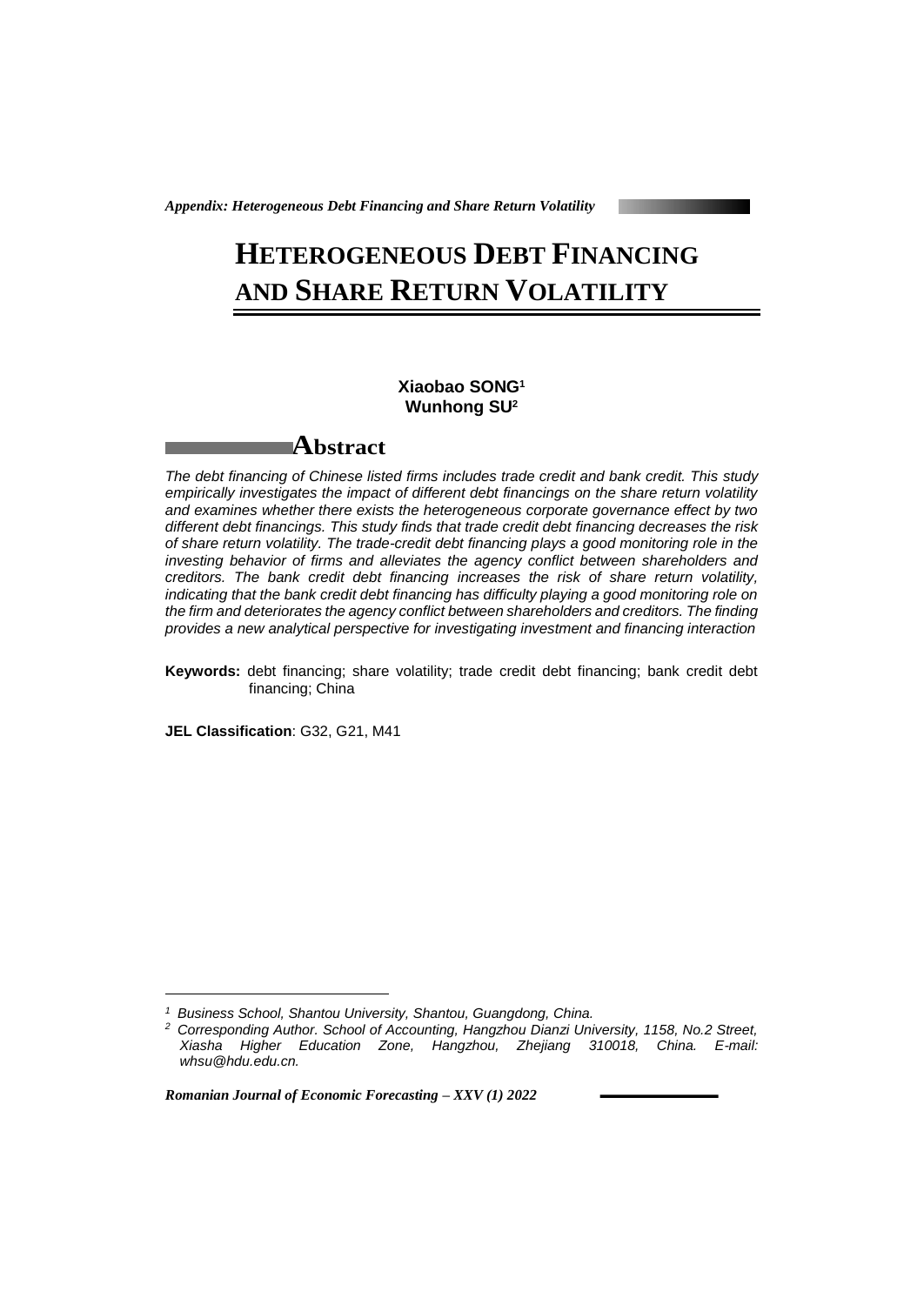*Appendix: Heterogeneous Debt Financing and Share Return Volatility*



**Appendix** 

| Name                                   | Abbreviation        | Definition                                                                   |
|----------------------------------------|---------------------|------------------------------------------------------------------------------|
| <b>Share Risk</b>                      | Beta                | a beta of the firm's share (current year                                     |
|                                        |                     | and previous year, i.e., last 60 months'                                     |
|                                        |                     | data, based on weekly returns)                                               |
| <b>Trade Credit</b>                    | Trade credit        | (accounts payable + notes payable -<br>prepaid accounts) / total liabilities |
| <b>Bank Credit</b>                     | <b>Bank credit</b>  | (short-term loans + long-term loans +                                        |
|                                        |                     | bonds payable + non-current liabilities                                      |
|                                        |                     | due within one year) / total liabilities                                     |
| <b>Trade Credit Advantage</b>          | Trade               | credit trade credit - bank credit                                            |
|                                        | dominance           |                                                                              |
| Firm Size                              | Asset               | natural logarithm of total assets                                            |
| Finance Leverage                       | Leverage            | total debts / total assets                                                   |
| Profitability                          | <b>ROA</b>          | net income / total assets                                                    |
| Growth                                 | Net income growth   | the annual growth rate of profits                                            |
| Institutional Shareholding Institution |                     | total institutional shareholding ratio                                       |
| Ratio                                  |                     |                                                                              |
| <b>Share Turnover Rate</b>             | Turnover rate       | annual turnover of share                                                     |
| Largest Shareholder                    | Largest shareholder | the shareholding ratio of the largest<br>shareholder                         |
| <b>Equity Concentration</b>            | Ownership           | 10 <sup>1</sup><br>owned<br>by<br>percentage<br>top                          |
|                                        | concentration       | shareholdings                                                                |
| <b>Board Size</b>                      | Board size          | number of boards                                                             |
| Ratio of Tangible Assets               | Tangible asset      | fixed assets / total assets                                                  |
| Firm Age                               | Age                 | duration of being listed                                                     |
| Firm Value                             | Value               | Ln (A-share market value)                                                    |
| Industry                               | Industry            | Dummy variable                                                               |
| Year                                   | Year                | Dummy variable                                                               |

| <b>Table A1. Definition of Variables</b> |  |
|------------------------------------------|--|
|------------------------------------------|--|

*Romanian Journal of Economic Forecasting – XXV (1) 2022*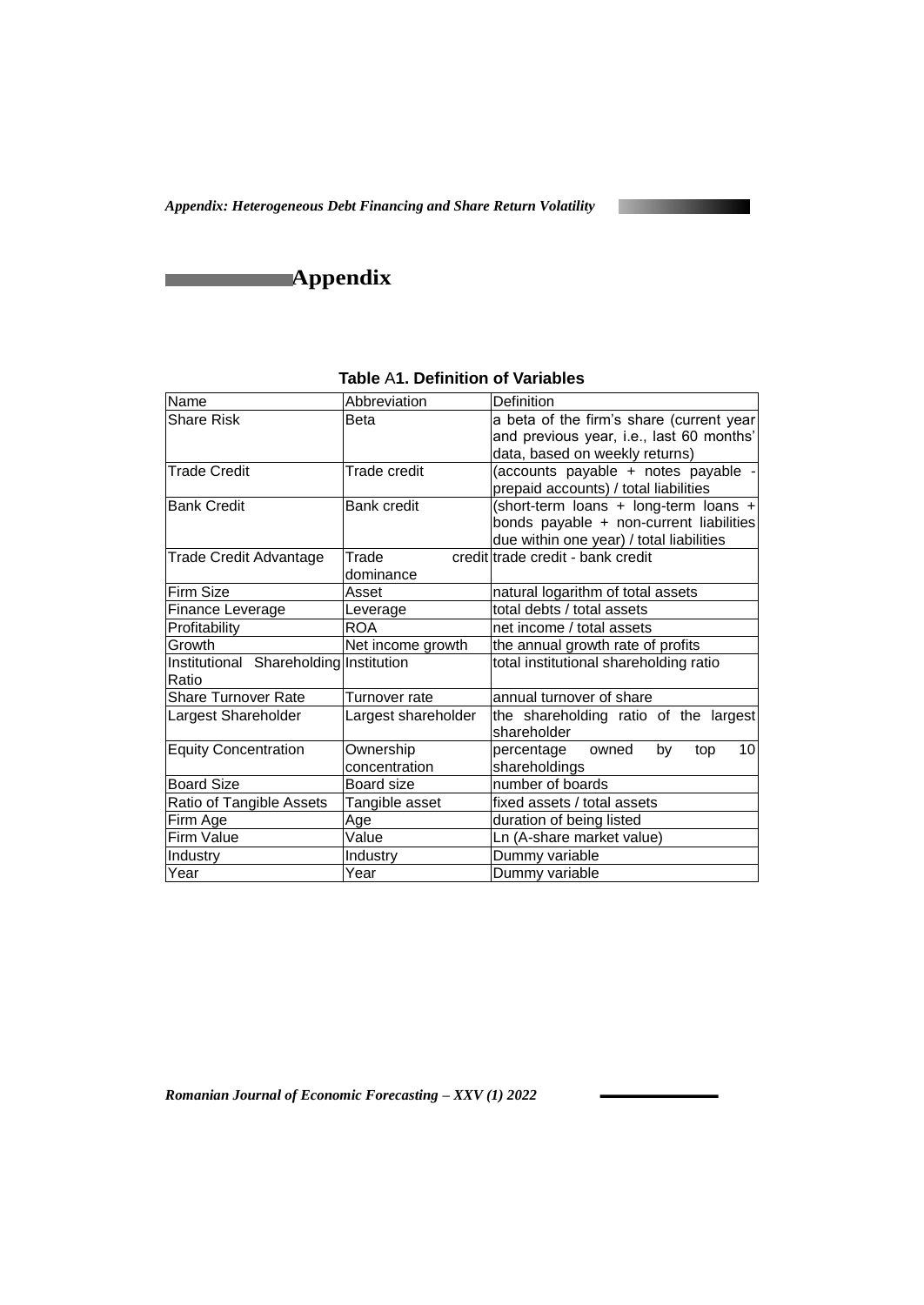*Appendix: Heterogeneous Debt Financing and Share Return Volatility*

|                         | Mean    | Median  | S.D.    | Min        | Max      |
|-------------------------|---------|---------|---------|------------|----------|
| <b>Trade credit</b>     | 0.257   | 0.227   | 0.225   | $-0.331$   | 0.809    |
| <b>Bank credit</b>      | 0.321   | 0.314   | 0.249   | 0.000      | 0.857    |
| <b>Beta</b>             | 11.148  | 1.112   | 19.353  | 0.330      | 71.109   |
| Asset                   | 14.092  | 12.780  | 3.669   | 9.698      | 23.564   |
| Leverage                | 43.162  | 42.455  | 20.739  | 5.332      | 93.593   |
| <b>ROA</b>              | 8.300   | 6.864   | 8.326   | $-14.310$  | 39.128   |
| Net income growth       | 19.166  | 12.608  | 66.486  | $-382.000$ | 245.809  |
| Institution             | 37,800  | 38.159  | 23.979  | 0.000      | 90.356   |
| Turnover rate           | 891.979 | 740.531 | 591.122 | 125.029    | 2952.640 |
| Largest shareholder     | 35.582  | 33.340  | 15.893  | 0.290      | 82.361   |
| Ownership concentration | 59.586  | 60.670  | 15.893  | 22.140     | 98.065   |
| Board size              | 7.042   | 9.000   | 3.621   | 1.000      | 18.000   |
| Tangible asset          | 44.417  | 46.021  | 92.887  | $-13.027$  | 91.334   |
| Age                     | 5.182   | 3.000   | 8.606   | $-10.000$  | 28,000   |
| Value                   | 14.720  | 13.498  | 3.561   | 12.364     | 23.869   |

**Table** A**2. Descriptive Statistics**

*Note: All variables as previously defined.*